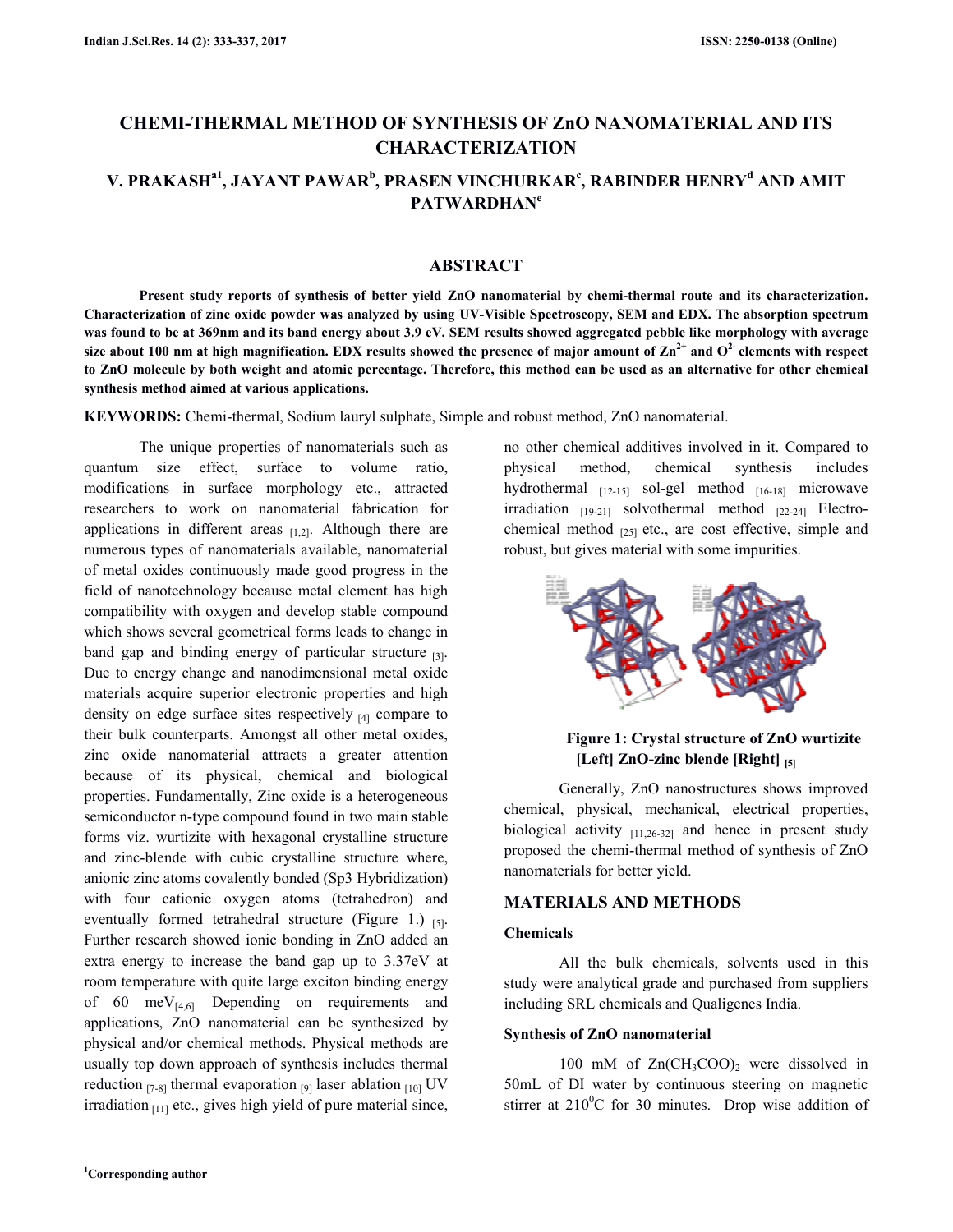100ml mixture of 500 mM of NaOH and 10 mM Sodium Lauryl Sulfate (as a capping agent) was carried out with the help of burette into the reaction mixture at  $210^0$ C. The resultant mixture was washed tree times with DI water and then with absolute ethanol followed by one last wash with DI water at 6000 rpm for 15 minutes in centrifuge. The supernatant after each wash were discarded and dried those pallets at  $60^{\circ}$  C followed by calcination at  $550^{\circ}$ C in muffle furnace for 6 hours. The resultant powder was used for further characterization.

#### **Characterization of ZnO nanomaterial**

The structural, morphological features and elemental composition of resultant powder were characterized by UV-Vis spectroscopy, SEM and EDX respectively for identifying various crystalline structures present in the powders as well as their morphological and optical information.

#### **RESULTS AND DISCUSSION**

Synthesis of ZnO nanomaterial:



**Figure 2: Net reaction of ZnO nanomaterial(top). Capping of SLS on ZnO nanomaterial(bottom)** 

 Chun-Hong Kuo et al proposed SLS as a capping agent to control the growth and size of the nanoparticles [33]. Similarly, in this study SLS used as capping agent to control nucleation and growth of resultant ZnO nanomaterial by capping the surface.

 UV- visible absorbance widely used to study optical properties of nanomaterials  $_{[34]}$ . Absorption and emission spectra of synthesized material was measured by UV-Vis spectroscopy. (Thermo Scientific UV-10) Further ZnO dry powder was diluted in solvent to get absorption spectra. and its optical band gap was calculated accordingly. Absorption spectrum of ZnO powder is shown in fig.3. The maximum absorption was found at 369.8nm and band gap value has calculated to be 3.9eV due to quantization effect. W.-S. Chin et al found that the maximum absorption of ZnO nanomaterials was at 370nm [35].



#### **Figure 3: UV-Vis Spectroscopy analysis**

 SEM cum EDX analysis was conducted on synthesized material to understand the morphology and elemental analysis. The SEM images of the synthesized nanostructures are shown in fig.4. The low magnification image (right side) shows aggregation of nanostructured materials. The size of the nanostructures was found to be at  $\sim$ 1 $\mu$ m. However, as shown in higher magnification image at 100nm (Figure 3b), each nanostructures are made up of pebble like morphology with size of 100 nm.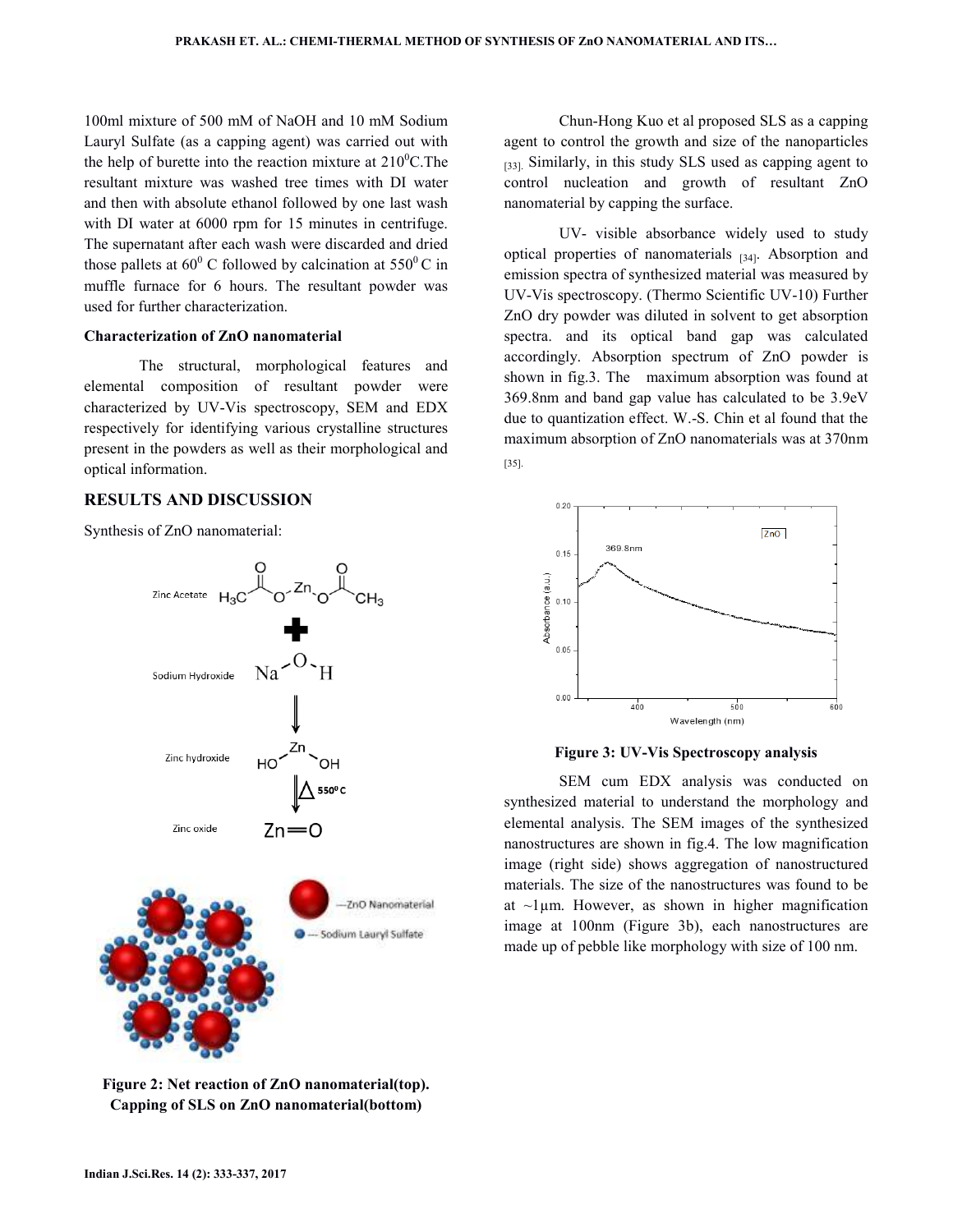

**Figure 4: SEM images of ZnO nanomaterials (Right) Low magnification, (Left) High magnification.** 

 The elemental composition of powder clearly studied by EDX (Fig.5), which shows that the major part of the synthesized material contains  $\text{Zn}^{2+}$  and  $\text{O}^{2-}$  with expected ratio for ZnO molecules (Table 1).



**Figure 5: EDX results of ZnO Nanomaterial** 

**Table 1: Composition of synthesized ZnO powder by EDX analysis** 

| <b>Elements</b> | Weight[%] | Atomic $[\%]$ |
|-----------------|-----------|---------------|
| OΚ              | 26.00     | 58.94         |
| Zn K            | 74.00     | 41.06         |
| Totals          | 100.00    | $100\%$       |

Obtained pure ZnO powder by sol-gel method of synthesis was further characterized by EDX suggested that the ZnO powder has high purity where Zinc content was found to be 55.38% and that of Oxygen  $44.62\%_{[36]}$ . In present study the results obtained from the EDX characterization suggested that the ZnO powder has high purity (Zinc content – 41.06%; Oxygen content –58.94%), in which very little impurities can be seen. Tentatively, estimated stoichiometric mass percent of Zn and O are 80.3% and 19.7% [37].

# **CONCLUSION**

 ZnO nanomaterial has been synthesized by chemi-thermal method using zinc acetate and sodium hydroxide in presence of capping agent Sodium Lauryl Sulphate to control the size of ZnO nanomaterial. Characterization by UV-visible spectroscopy, SEM and EDX results confirms the band energy, morphology and

elemental analysis belongs to ZnO nanomaterial. This method is robust and cost effective, can be used for industrial production of ZnO nanomaterials for various applications.

# **ACKNOWLEDGMENT**

Authors sincerely thanks to  $I^2IT$  Trust and Society for the funding and support. We also thank all the team members who supported our work at Pralhad P Chhabria Research Center.

# **REFERENCES**

- Hadis Morkoç and ÜmitÖzg€ur, in :Zinc Oxide: Fundamentals, Materials and Device Technology. Copyright #54 2009 WILEY-VCH Verlag GmbH & Co. KGaA, Weinheim ISBN: 978-3-527-40813-9.
- Kumar, Narendra, and Sunita Kumbhat. Essentials in Nanoscience and Nanotechnology. Chapter:1 John Wiley & Sons, 2016.
- Fernández‐García M, Rodriguez JA. Metal oxide nanoparticles Nanomaterials: inorganic and bioinorganic perspective. Wiley 2008.
- Özgür, Ü., Alivov, Y.I., Liu, C., Teke, A., Reshchikov, M., Doğan, S., Avrutin, V.C.S.J., Cho, S.J. and Morkoc, H.,. A comprehensive review of ZnO materials and devices. Journal of applied physics, 98(4), (2005), p.11.
- Ersson, Kristin", "Materials Data on ZnO by Materials Project", https://materialsproject.org/docs/ calculations".
- ISadraei R Simple Method for Preparation of Nano-sized ZnO Research & Reviews: Journal of Chemistry RRJCHEM, Volume 5, Issue 2, July, 2016.
- Devaramani, Basavaraj S., Babu A. Manjasetty, and T. R. Nair. "The Novelty of Syntheses & Varied Applications of ZnO nano systems." arXiv preprint arXiv: 1002. 0199 (2010).
- Pourrahimi, A. M., D. Liu, V. Ström, Mikael S. Hedenqvist, Richard T. Olsson, and Ulf W. Gedde. "Heat treatment of ZnO nanoparticles: new methods to achieve high-purity nanoparticles for high-voltage applications." Journal of Materials Chemistry A 3, no. 33 (2015), p. 17190-17200.
- Wang, Zhong Lin. "Zinc oxide nanostructures: growth, properties and applications." Journal of Physics: Condensed Matter 16, no. 25 (2004), p.829–858.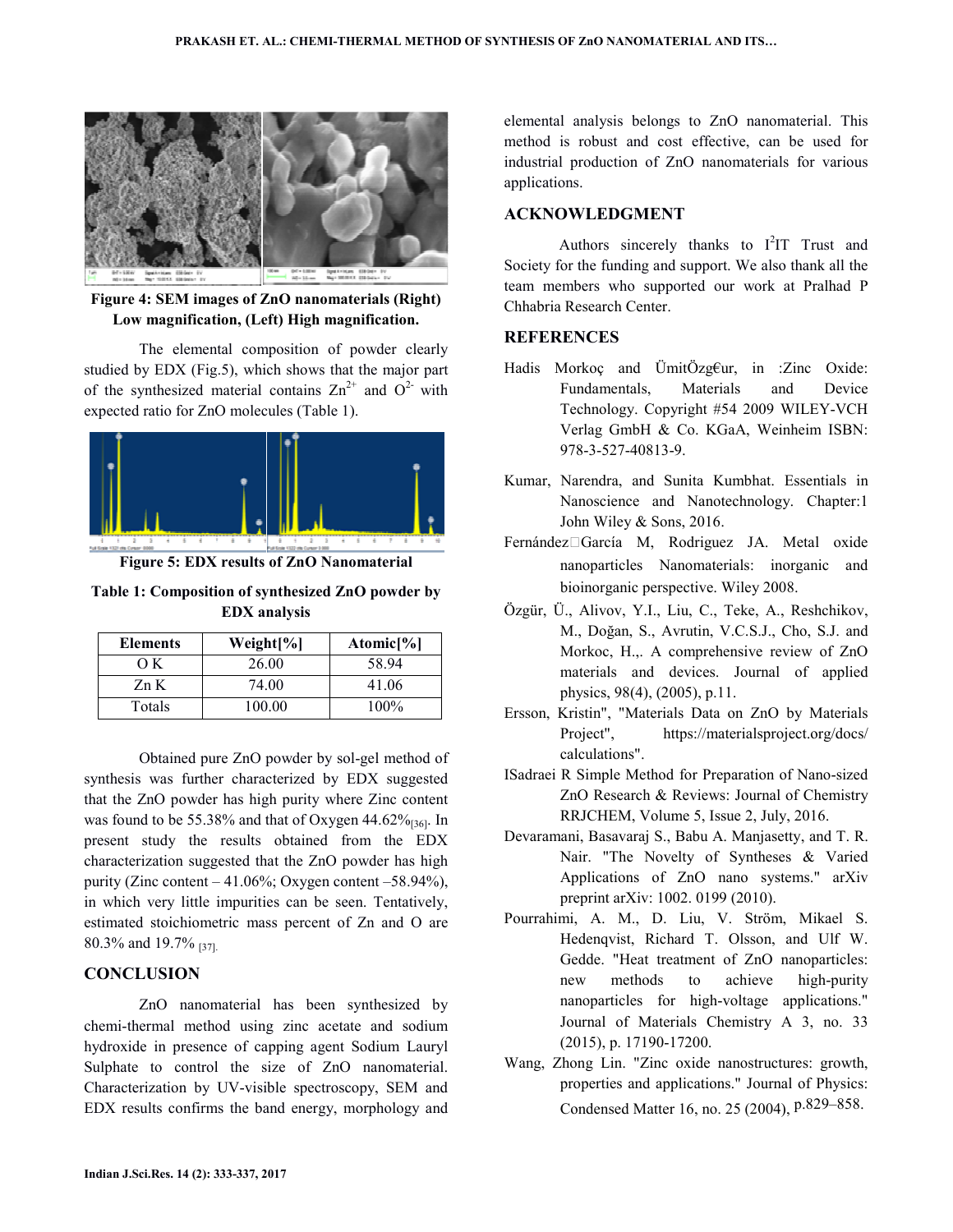- R.K. Thareja \*, Shobha Shukla. Synthesis and characterization of zinc oxide nanoparticles.by laser ablation of zinc in liquid. Applied Surface Science 253 (2007) 8889–8895
- PRAUS, Petr, Jonáš TOKARSKÝ, and Ladislav SVOBODA. "Contribution to synthesis of zno nanoparticles by uv irradiation-assisted precipitation."
- Wang, Zhong Lin. "Splendid one-dimensional nanostructures of zinc oxide: a new nanomaterial family for nanotechnology." Acs Nano 2, no. 10 (2008), p. 1987-1992.
- HaiYan Xu,Hao Wang\*, YongCai Zhang, WenLiang He, ManKang Zhu, Bo Wang, Hui Yan Hydrothermal synthesis of zinc oxide powders with controllable morphology. Ceramics International 30 (2004), p.93–97.
- Dalia Ahmed Mohammed Osman , Mustafa Abbas Mustafa, Synthesis and Characterization of Zinc Oxide Nanoparticles using Zinc Acetate Dihydrate and Sodium Hydroxide. Journal of Nanoscience and Nanoengineering Vol. 1, No. 4, (2015), p. 248-251.
- G. Amin, M. H. Asif, A. Zainelabdin, S. Zaman, O. Nur, and M. Willander Influence of pH, Precursor Concentration,Growth Time, and Temperature on the Morphology of ZnO Nanostructures Grown by the Hydrothermal Method Journal of Nanomaterials Volume (2011), p. 9.
- Park, Seong Kyong, Jae Hyoung Park, Ki Young Ko, Sungho Yoon, Kyo Seon Chu, Woong Kim, and Young Rag Do. "Hydrothermal− electrochemical synthesis of ZnO nanorods." Crystal Growth and Design 9, no. 8 (2009), p.3615-3620
- Tokumoto, M.S., Pulcinelli, S.H., Santilli, C.V. and Briois, V. Catalysis and Temperature Dependence on the Formation of ZnO Nanoparticles and of Zinc Acetate Derivatives Prepared by the Sol− Gel Route. The Journal of Physical Chemistry B, 107(2) , (2003), p.568- 574.
- Niederberger, M.. Nonaqueous sol–gel routes to metal oxide nanoparticles. Accounts of chemical research, 40(9) ,(2007) , p.793-800.
- Briois, V., Ch Giorgetti, F. Baudelet, S. Blanchandin, M. S. Tokumoto, Sandra Helena Pulcinelli, and Celso Valentim Santilli. "Dynamical study of ZnO nanocrystal and Zn-HDS layered basic zinc

acetate formation from sol− gel route." The Journal of Physical Chemistry C 111, no. 8 (2007), p. 3253-3258.

- Barreto, G., G. Morales, A. Cañizo, and N. Eyler. "Microwave Assisted Synthesis of ZnO Tridimensional Nanostructures." Procedia Materials Science 8 (2015), p. 535-540.
- Wojnarowicz, Jacek, Roman Mukhovskyi, Elzbieta Pietrzykowska, Sylwia Kusnieruk, Jan Mizeracki, and Witold Lojkowski. "Microwave solvothermal synthesis and characterization of manganese-doped ZnO nanoparticles." Beilstein Journal of Nanotechnology 7, no. 1 (2016), p.721-732.
- Kumar, Sanjay. "Synthesis of ZnO nanostructures by microwave irradiation using albumen as a template." Journal of Nanoparticles 2013.
- XianweiMeng. Solvothermal Synthesis of ZnO Nanoparticles and Anti-Infection Application in Vivo ACS Appl. Mater. Interfaces, 2015, 7 (2), p. 1308–1317
- Rai, Prabhakar, Woon-Ki Kwak, and Yeon-Tae Yu. "Solvothermal synthesis of ZnO nanostructures and their morphology-dependent gas-sensing properties." ACS applied materials & interfaces 5, no. 8 (2013), p. 3026-3032.
- Tonto, Parawee, Okorn Mekasuwandumrong, Suphot Phatanasri, Varong Pavarajarn, and Piyasan Praserthdam. "Preparation of ZnO nanorod by solvothermal reaction of zinc acetate in various alcohols." Ceramics International 34, no. 1 (2008), p. 57-62.
- Anand, Vikky, and Vimal Chandra Srivastava. "Zinc oxide nanoparticles synthesis by electrochemical method: Optimization of parameters for maximization of productivity and characterization." Journal of Alloys and Compounds 636 (2015), p. 288-292.
- Agnieszka Kołodziejczak-Radzimska andTeofil Jesionowski, "Zinc Oxide—From Synthesis to Application: A Review" in Materials (2014), 7, p.2833-2881.
- Lv, Wei, Bo Wei, Lingling Xu, Yan Zhao, Hong Gao, and Jia Liu. "Photocatalytic properties of hierarchical ZnO flowers synthesized by a sucrose-assisted hydrothermal method." Applied Surface Science 259 (2012), p. 557-561.